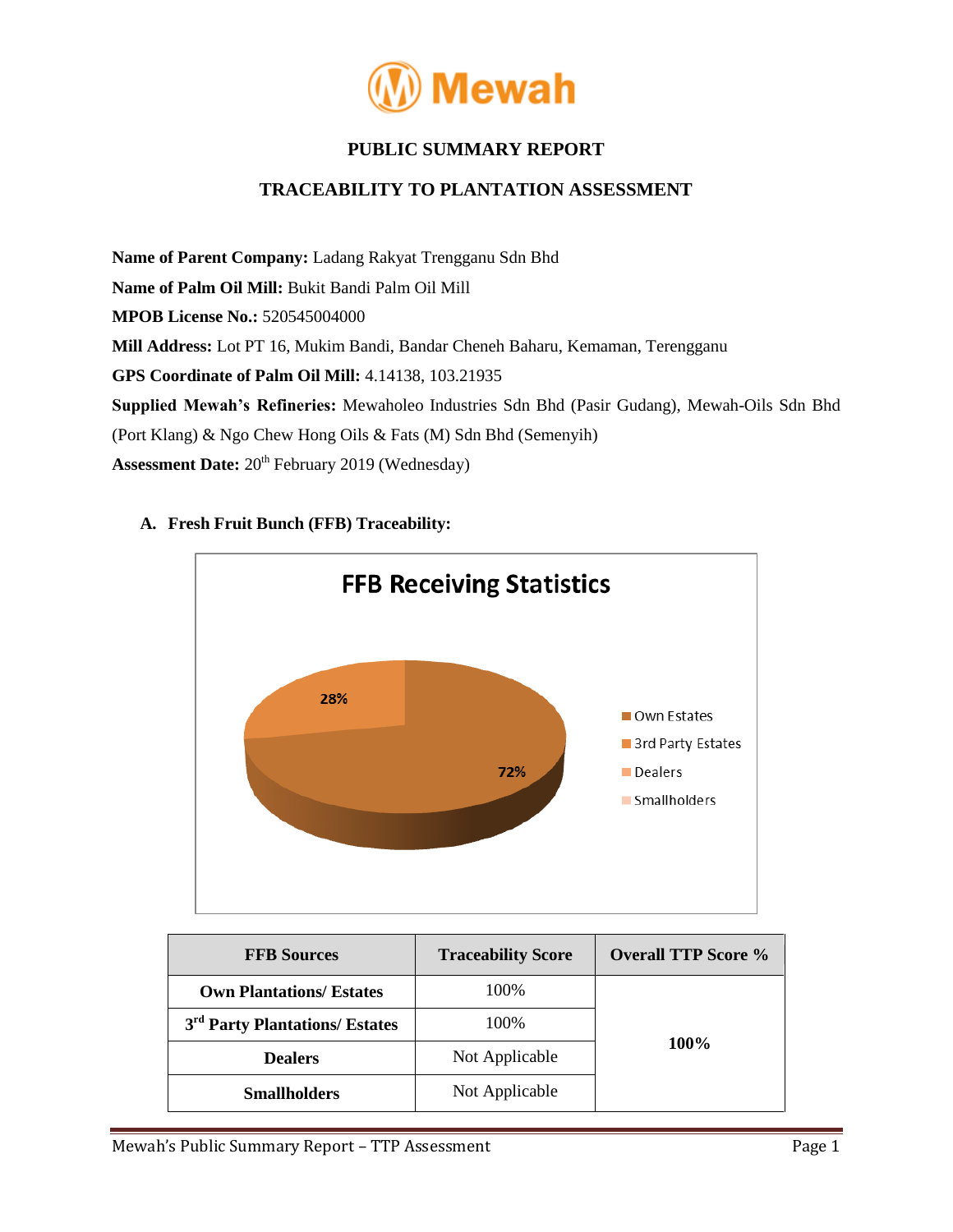

### **B. Environmental Risk Analysis**

- 1. Environmental risk assessment is carried out within the theoretical FFB catchment area (50 km radius) in Bukit Bandi Palm Oil Mill using Global Forest Watch (GFW) tool.
- 2. The overall environmental risk ranking of Bukit Bandi Palm Oil Mill is summarized as follows.

| <b>Potential Environmental Risks</b> |                                                                        |                                                                              |                                             |                                                                 |                                                                    |                                |  |
|--------------------------------------|------------------------------------------------------------------------|------------------------------------------------------------------------------|---------------------------------------------|-----------------------------------------------------------------|--------------------------------------------------------------------|--------------------------------|--|
| Rate of<br><b>Tree Cover</b><br>Loss | <b>Tree Cover</b><br><b>Loss on</b><br><b>Primary</b><br><b>Forest</b> | <b>Potential</b><br><b>Future Loss in</b><br><b>Primary</b><br><b>Forest</b> | <b>Tree Cover</b><br><b>Loss on</b><br>Peat | <b>Tree Cover</b><br><b>Loss on</b><br><b>Protected</b><br>Area | <b>Tree Cover</b><br><b>Loss on</b><br>Carbon<br><b>Dense Area</b> | <b>Fire</b><br><b>Activity</b> |  |
| Medium<br>low                        | Low                                                                    | Medium                                                                       | Medium                                      | Medium                                                          | Medium<br>low                                                      | Medium<br>low                  |  |

The following mapping is used as an indicator to indicate the potential environmental risks of the assessed palm oil mill.